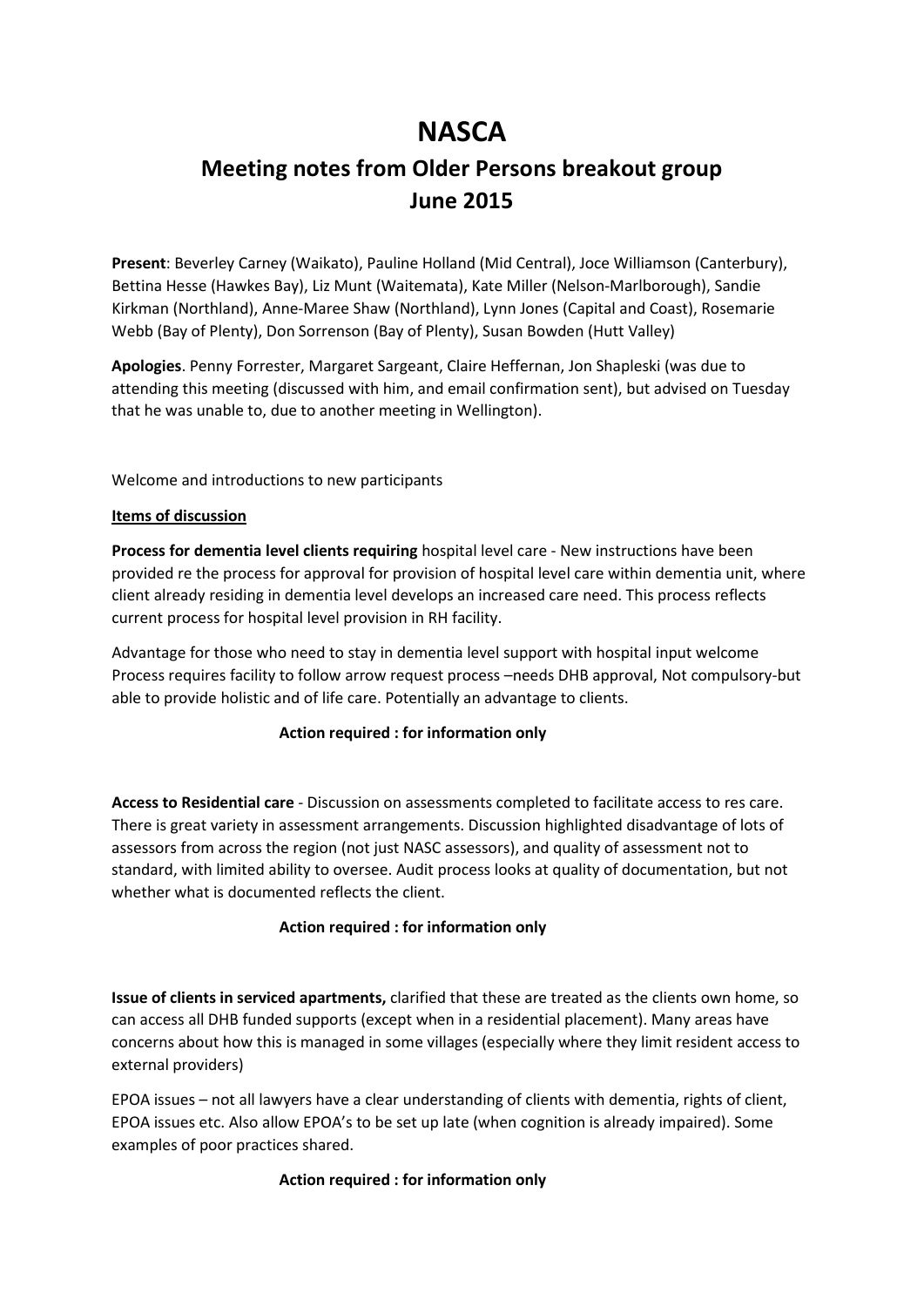**LP changes.** Written response received from Jon Shapleski ahead of meeting in response to query about consultation on pending LP changes. It is understood by some attendees that a contract has already been transferred from DHB's to Central TAS. Also understood that support of LTCF assessors will be included in role. Disappointment expressed that changes have aIready been made with no consultation. LP's told of impending changes at their recent study days, even though the employers were not aware. HOP Managers may have had a letter, but no-one present had seen any correspondence. It was noted that there are implication's for NASCs where there are separate contractual arrangements, joint roles etc.

It was agreed that a strongly worded communication be sent to Jon (see below)

## **Action required : Letter to be drafted and sent to Jon**

**LTS-CHC** – There is an increasing trend for recipients of LTS-CHC funded supports and other health professionals to be upset when supports are reduced or ceased, due to reduced need, as they believe long term supports means forever. Need to raise with MoH that name of service doesn't reflect that not all clients have long term (ie ongoing forever) support needs.

## **Action required : discuss with Jon at next face to face opportunity**

**Terms of Reference for Health of Older Persons sub group** - developed as part of ongoing feedback that some DHB's didn't support attendance, or recognise valve of NASCA participation

Discussion on document prepared by Deb Nind (Care Coordination). Discussion and changes proposed. Will send updated version out with minutes – if no adverse feedback then on to website

Potential for teleconferencing in for breakout groups was discussed, to allow those unable to travel to still participate. Need to ask Exec to explore opportunities for this.

## **Action required : ToR to be distributed with meeting notes, with feedback to exec members**

**InterNASC transfer policy** – needs to go on website. Also need to identify NASC's who require additional assessments or information (clinical or otherwise) prior to accepting an interNASC transfer

#### **Action required : send to Judy for loading to website**

**John Hopkins session** – was felt to be very common sense to most, though seen as an advantage to have a written process in areas where collaboration is not working well. Group agreed to the process as provided. It needs to be noted that there is no formally recognised mechanism for managing funding.

OP NASC's also need to understand eligibility criteria for other NASC's (seems to change, and can be inconsistent). Would also be useful to formalise who makes decision re split between 2 NASC's